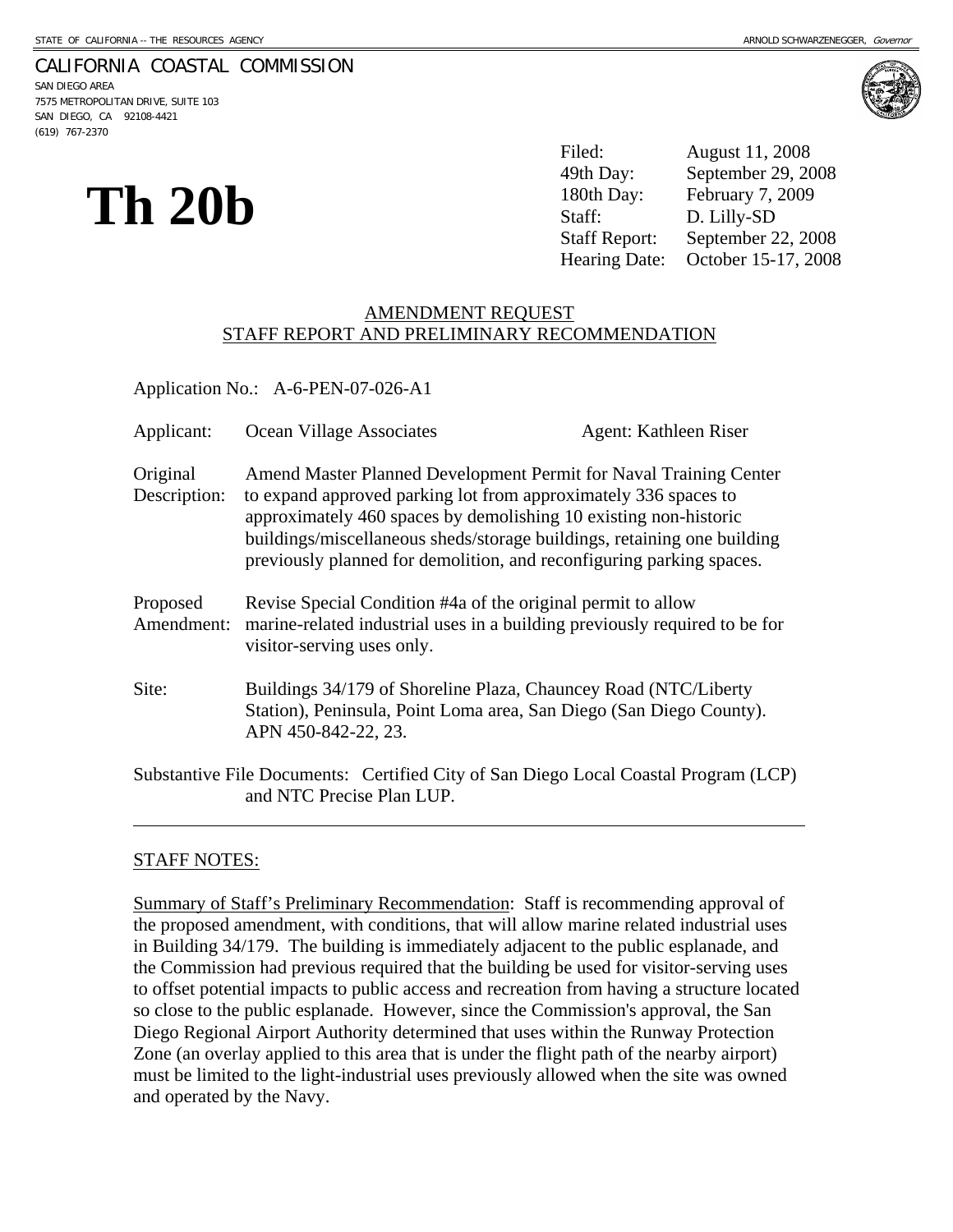Although marine-related uses are not the best use for a building adjacent to a public esplanade, they are a high-priority use under the certified LUP. The building does not and will not impede public access along the esplanade, whether used for visitor-serving or marine-related uses, and the structure has been designed to be visually attractive on the site facing the esplanade. As conditioned, the uses allowed in Building 34/179 would be visitor-serving, marine-related industrial or marine-related commercial uses.

Standard of Review: Certified City of San Diego LCP and public access and recreation policies of the Coastal Act.

# I. PRELIMINARY STAFF RECOMMENDATION:

 $\overline{a}$ 

The staff recommends the Commission adopt the following resolution:

# *MOTION: I move that the Commission approve the proposed amendment to Coastal Development Permit No. A-6-PEN-07-026 pursuant to the staff recommendation.*

# **STAFF RECOMMENDATION OF APPROVAL:**

Staff recommends a **YES** vote. Passage of this motion will result in approval of the amendment as conditioned and adoption of the following resolution and findings. The motion passes only by affirmative vote of a majority of the Commissioners present.

# **RESOLUTION TO APPROVE A PERMIT AMENDMENT:**

The Commission hereby approves the coastal development permit amendment on the ground that the development as amended and subject to conditions, will be in conformity with the policies of certified City of San Diego Local Coastal Program and the public access and recreation policies of the Coastal Act. Approval of the permit amendment complies with the California Environmental Quality Act because either 1) feasible mitigation measures and/or alternatives have been incorporated to substantially lessen any significant adverse effects of the amended development on the environment, or 2) there are no feasible mitigation measures or alternatives that would substantially lessen any significant adverse impacts of the amended development on the environment.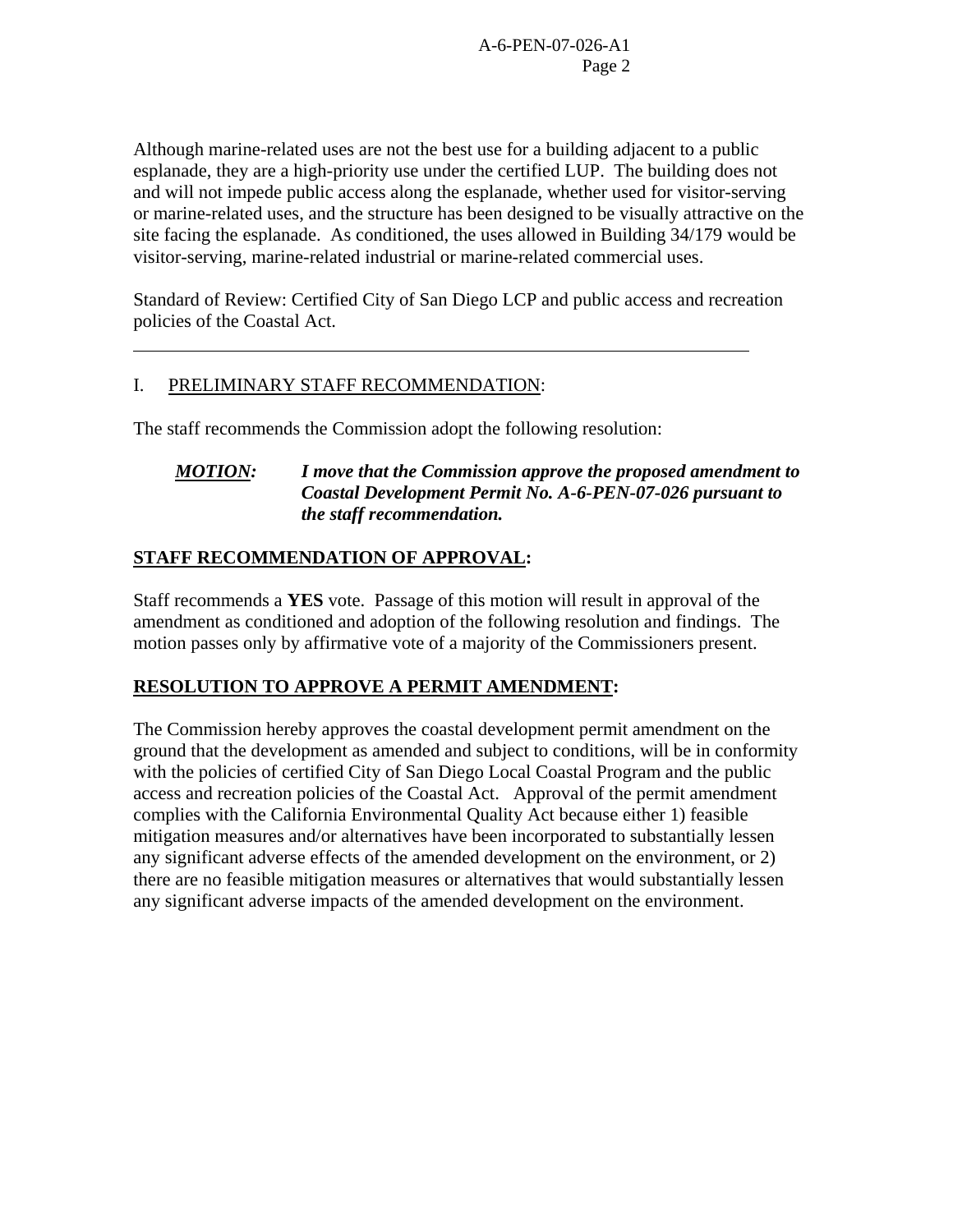## A-6-PEN-07-026-A1 Page 3

# II. Special Conditions.

The permit is subject to the following conditions:

Special Condition #1 of the original permit shall be revised as follows:

 4. Use Restrictions on Building 34/179. **PRIOR TO THE ISSUANCE OF THE COASTAL DEVELOPMENT PERMIT AMENDMENT**, the applicant shall submit to the Executive Director for review and written approval plans for Building 34/179 that demonstrate compliance with the following conditions:

- a. Only visitor-serving uses open and available to the public, marine-related industrial or marine-related commercial uses shall be permitted in the building.
- b. The shoreline-facing side of the building shall be designed in manner visually appealing and attractive to pedestrians through landscape and building design (i.e., it should not simply present a blank "back of the building" appearance).
- c. Activating uses such as retail or food sales oriented towards the boat channel shall be encouraged, but no private encroachments such as seating or merchandise shall be permitted in the public esplanade; however, after completion of the public esplanade, an amendment to this permit may be considered for limited public seating in the esplanade area. The amendment shall be subject to review and approval by the Commission.

The permittee shall undertake development in accordance with the approved program. Any proposed changes to the approved program shall be reported to the Executive Director. No changes to the approved program shall occur without an amendment to this coastal development permit unless the Executive Director determines that no amendment is legally required.

 2. Prior Conditions of Approval. All prior conditions of approval of the permit, as amended, not specifically revised herein shall remain in full force and effect.

# III. Findings and Declarations.

The Commission finds and declares as follows:

 1. Project History/Amendment Description. The proposed project is located within the Liberty Station development, a 361-acre site formerly known as the Naval Training Center (NTC), located between Rosecrans Street and the San Diego Boat Channel, within the Peninsula Community, Point Loma area of the City of San Diego. In September 2001, the Commission certified the NTC Precise Plan and Local Coastal Program covering the 361 acres of NTC that was conveyed from the federal government to the city, including the subject site.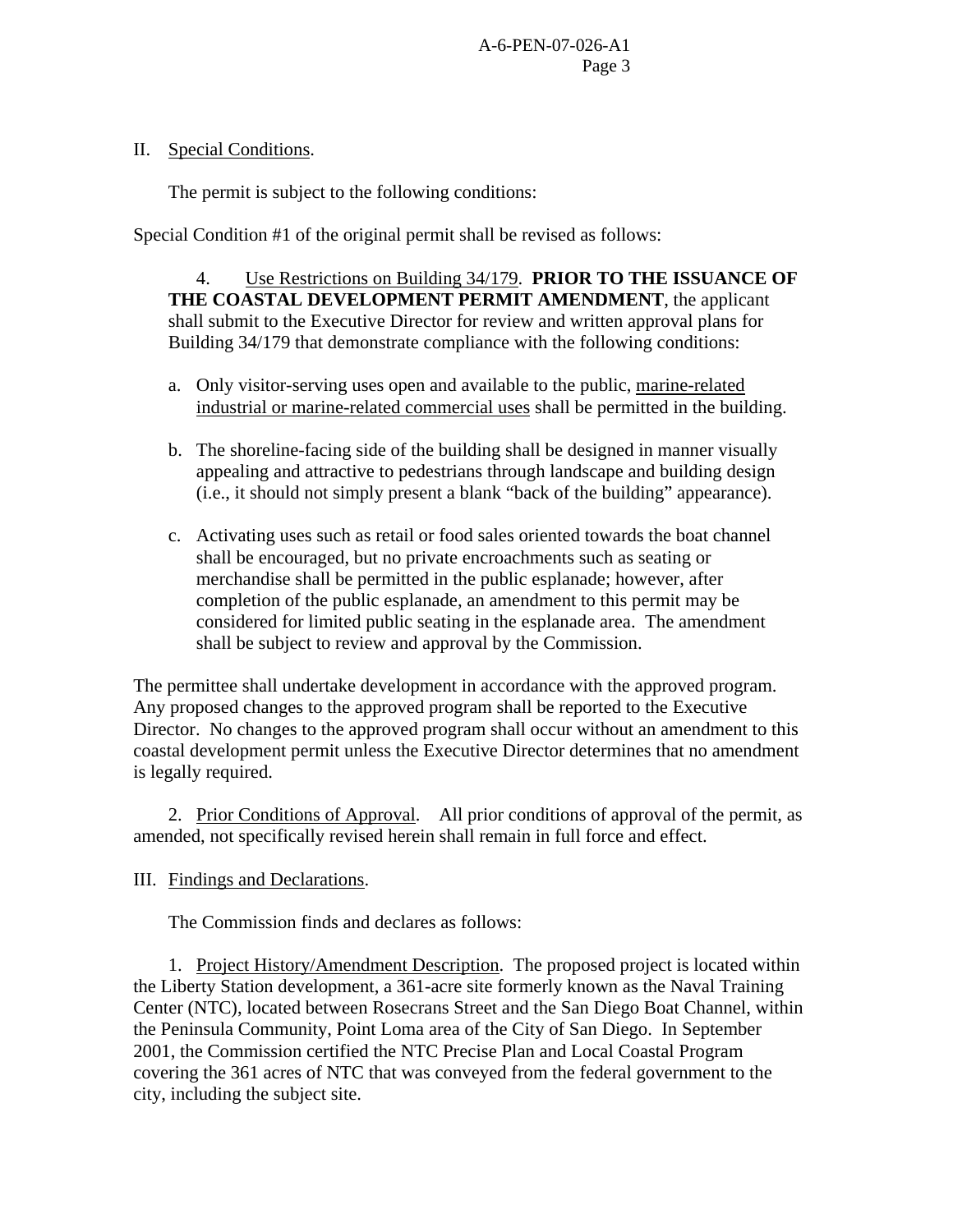### A-6-PEN-07-026-A1 Page 4

On November 19, 2001, the City of San Diego approved appealable Coastal Development Permit (CDP) No. 99-1076 for renovations within the NTC Historic District. The approved NTC project consisted of the following development:

- a. Demolition of some existing structures;
- b. Subdivision of the property into ten parcels with each parcel containing several lots, and grading activities;
- c. Construction of 350 new single-family and multi-family residential dwelling units;
- d. Construction of seven buildings comprising approximately 380,000 sq.ft. of new commercial office space;
- e. Rehabilitation of existing buildings within the Mixed Use (including Historic District) and Educational Areas to allow new uses as defined by the NTC Precise Plan/LCP and the implementing CR-1-1 zone;
- f. Landscaping
- g. Off-street parking facilities;
- h. Accessory improvements determined by the City Manager to be consistent with the land use and development standards in effect for this site per the adopted NTC Precise Plan and Local Coastal Program.

The City permit contained numerous conditions on the development of Liberty Station that imposed requirements on environmental mitigation, transportation, engineering, geology, public facilities, planning/design, residential development, the golf course, etc.

On January 30, 2007, the City of San Diego approved an amendment to permit No. 99- 1076 addressing the subject site, which is known as Shoreline Plaza. The amendment, which was appealed to the Commission as CDP #A-6-PEN-07-26, provided for expansion of a previously approved parking lot located on the shoreline at the inland terminus of the boat channel, north of Chauncey Road, east of Decatur Road and north of the boat channel (see Exhibit #1).

The site was previously developed with parking and approximately eight main buildings and several small out buildings. The amended permit as approved by the City allowed for the demolition of 10 existing non-historic buildings, most of which were miscellaneous sheds/storage buildings, and reconfiguing the parking spaces to increase the parking on the site from the originally approved approximately 336 parking spaces, to approximately 460 spaces. Building 186, a major building previously proposed to remain on the site was to be demolished, and Building 34/179, previously proposed to be demolished, was to remain. Development of the site included landscaping and construction of a 20-foot to 140-foot wide public esplanade along the boat channel next to the existing buildings and the parking lot, that would connect to the public esplanade currently under construction to the southwest. No aspect of the project provided direct access to the boat channel, which was, and still is, under Navy ownership. However, the existing boat channel ramp and boat dock were to remain.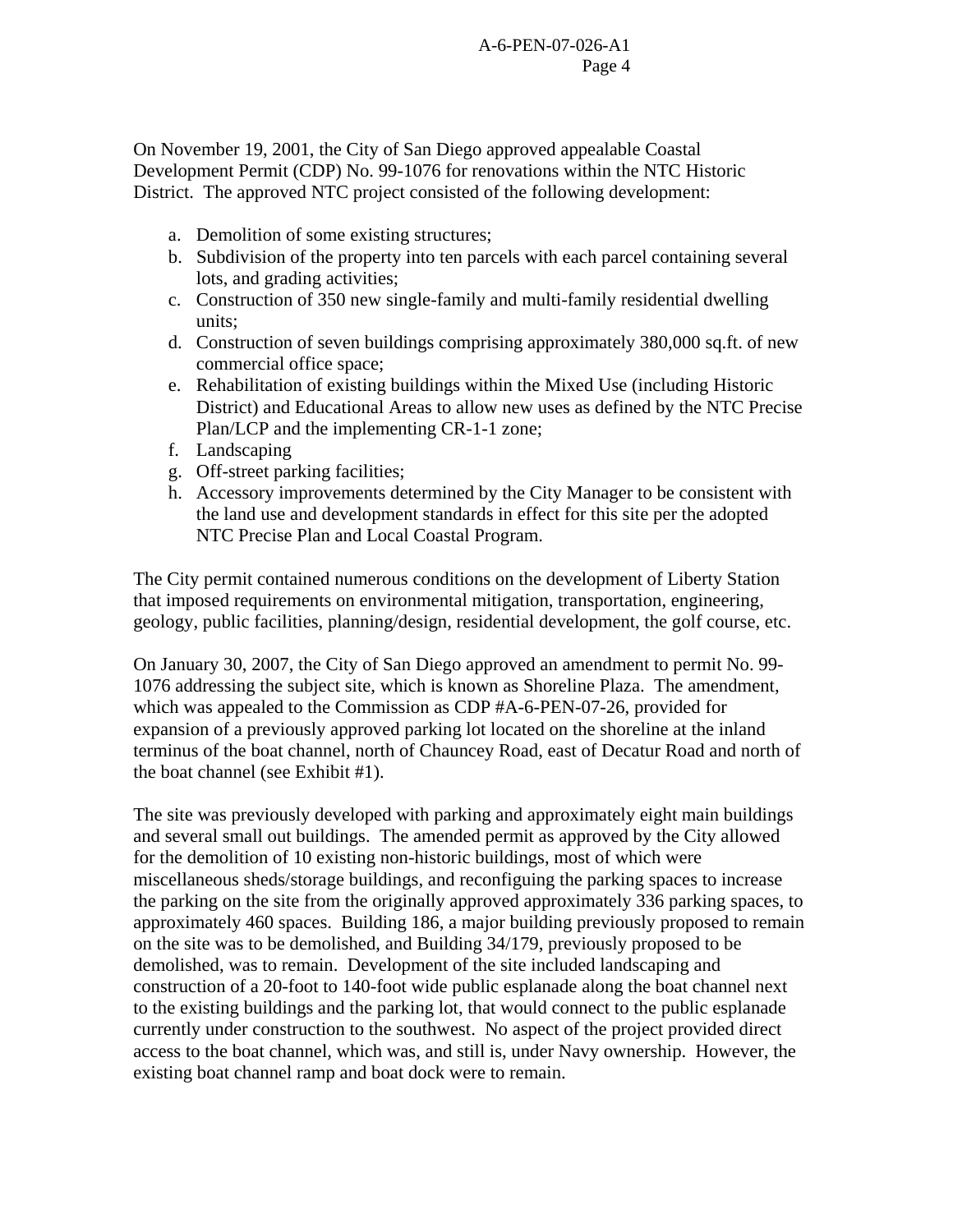The Commission approved the project on appeal on April 10, 2007, with several special conditions addressing landscaping, water quality, and the use of Building 34/179. The Precise Plan designates Shoreline Plaza for Commercial Uses, which permits a wide variety of arts and culture uses, for-profit office uses, retail establishments, restaurants, recreational uses and activities, light industrial uses, and special educational uses. However, Special Condition #4 of the approved permit limits uses in Building 34/179 to only visitor-serving uses open and available to the public.

Since that time, Building 186 has been demolished, and the esplanade along the site has been completed and is open to the public. However, as discussed in detail below, the San Diego Airport Authority, as the Airport Land Use Commission (ALUC), recently determined that for safety and noise exposure reasons, only the light-industrial uses that were previously operating on the site when it was under Navy ownership can continue at the project site. In its approval, the ALUC required the applicant to record a deed restriction against the site limiting use of both buildings to a maximum density of 22 persons. Therefore, the proposed amendment would revise the condition to permit marine-related industrial uses in Building 34/179.

As an amendment to an appeal of a City approved coastal development permit amendment, the standard of review is the certified City of San Diego Local Coastal Program. Because the subject site is located between the first public road and the sea, the standard of review also includes the public access and recreation policies of the Coastal Act.

 2. Public Access/Visitor-Serving Recreation/Visual Quality. The relevant policies of the certified LCP and Coastal Act are as follows:

### Section 30212

 (a) Public access from the nearest public roadway to the shoreline and along the coast shall be provided in new development projects except where:

 (1) it is inconsistent with public safety, military security needs, or the protection of fragile coastal resources,

(2) adequate access exists nearby, or,

[...]

### **Section 30213**

Lower cost visitor and recreational facilities shall be protected, encouraged, and, where feasible, provided. Developments providing public recreational opportunities are preferred.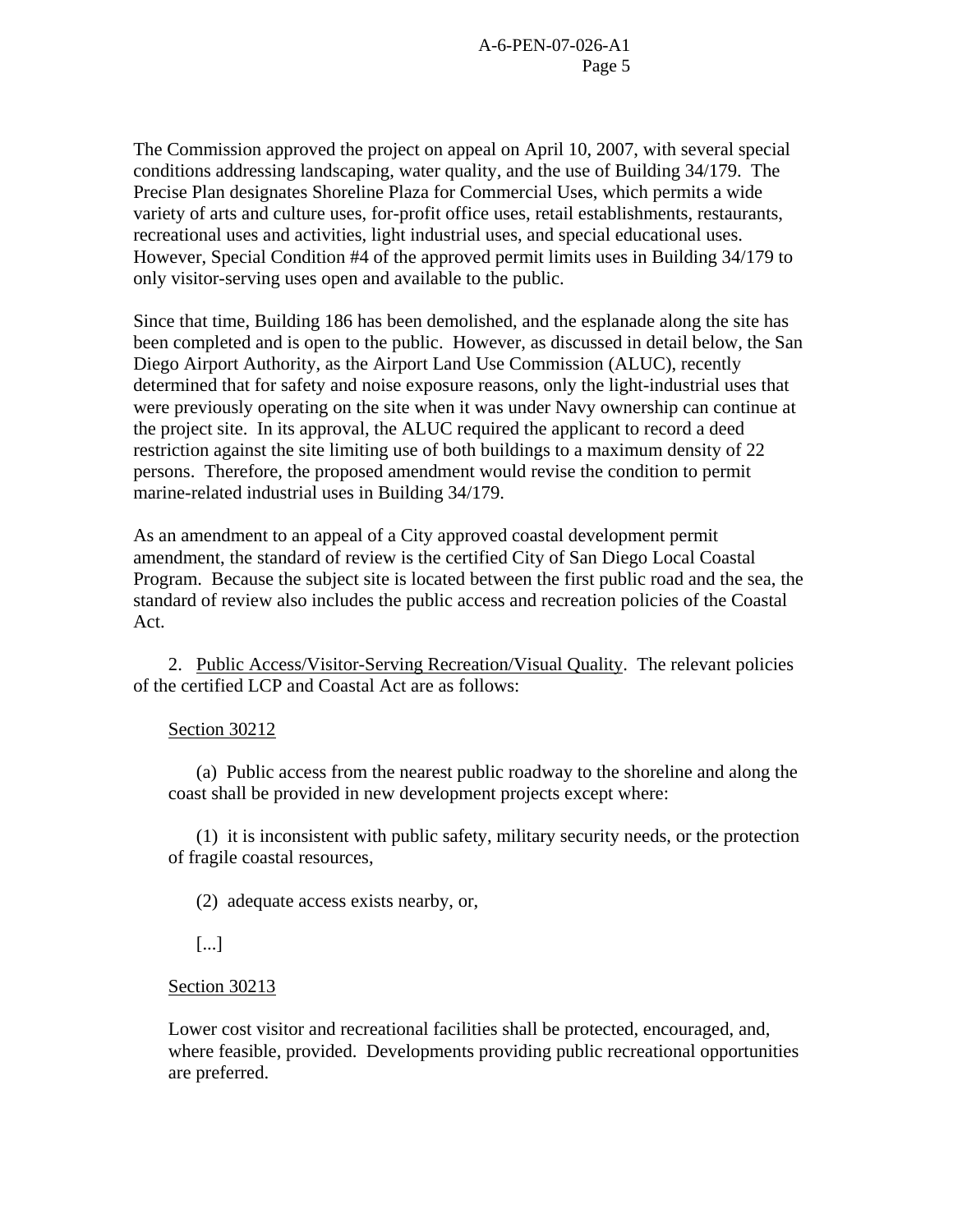## A-6-PEN-07-026-A1 Page 6

### Section 30221

Oceanfront land suitable for recreational use shall be protected for recreational use and development unless present and foreseeable future demand for public or commercial recreational activities that could be accommodated on the property is already adequately provided for in the area.

### Section 30222

The use of private lands suitable for visitor-serving commercial recreational facilities designed to enhance public opportunities for coastal recreation shall have priority over private residential, general industrial, or general commercial development, but not over agriculture or coastal-dependent industry.

#### Section 30224

Increased recreational boating use of coastal waters shall be encouraged, in accordance with this division, by developing dry storage areas, increasing public launching facilities, providing additional berthing space in existing harbors, limiting non-water-dependent land uses that congest access corridors and preclude boating support facilities, providing harbors of refuge, and by providing for new boating facilities in natural harbors, new protected water areas, and in areas dredged from dry land.

### Section 30255

Coastal-dependent developments shall have priority over other developments on or near the shoreline. Except as provided elsewhere in this division, coastal-dependent developments shall not be sited in a wetland. When appropriate, coastal-related developments should be accommodated within reasonable proximity to the coastaldependent uses they support.

#### Section 30260

Coastal-dependent industrial facilities shall be encouraged to locate or expand within existing sites and shall be permitted reasonable long-term growth where consistent with this division. However, where new or expanded coastal-dependent industrial facilities cannot feasibly be accommodated consistent with other policies of this division, they may nonetheless be permitted in accordance with this section and Sections 30261 and 30262 if (1) alternative locations are infeasible or more environmentally damaging; (2) to do otherwise would adversely affect the public welfare; and (3) adverse environmental effects are mitigated to the maximum extent feasible.

Numerous policies in the Precise Plan address public access and public recreation at NTC. Some of the most relevant policies include the following: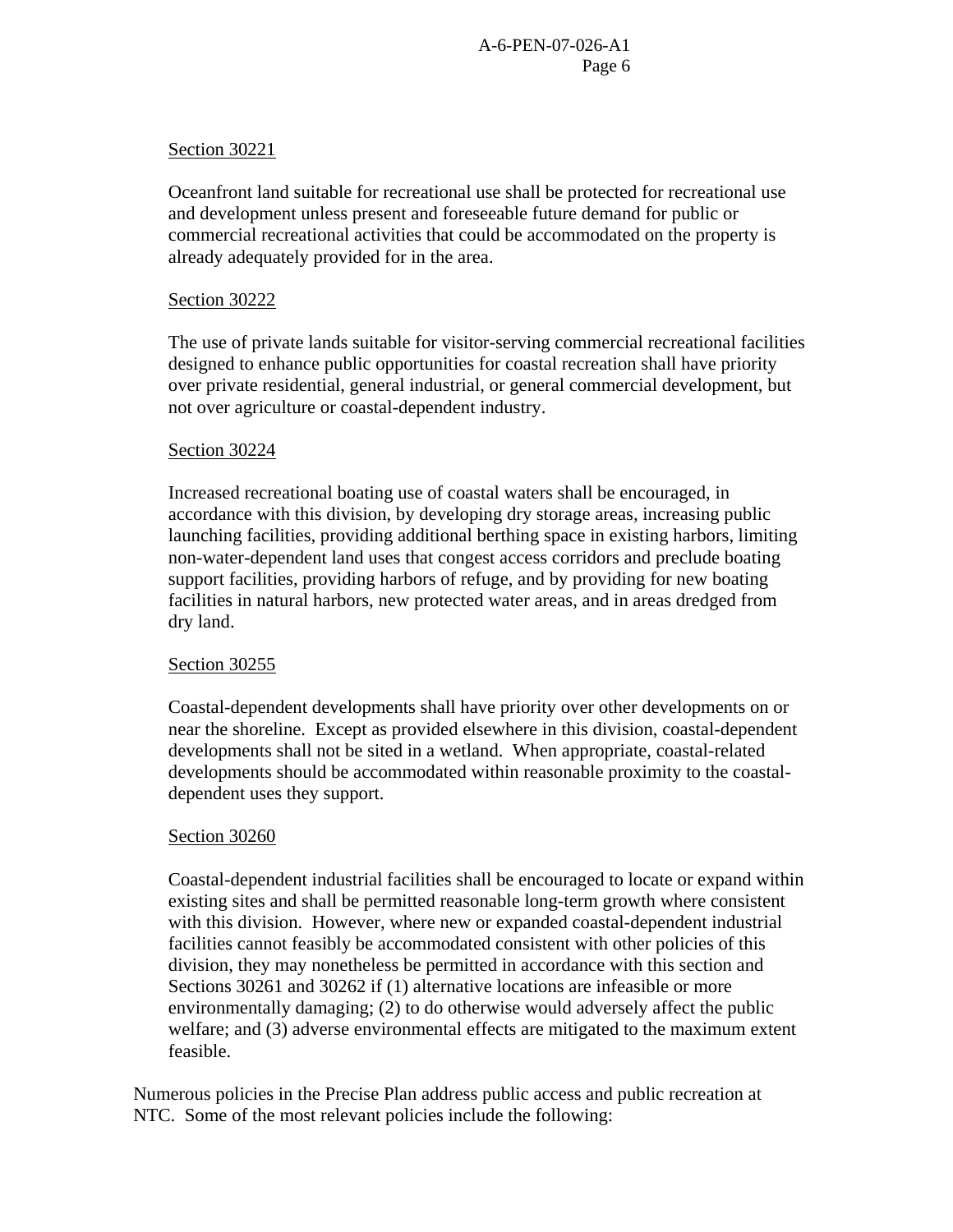# **VI: COASTAL ELEMENT – 3-7**

It should be noted that lands 15 feet from the boat channel all fall within the publicly-accessible esplanade….Incorporation of the boat channel and the 15-foot wide area adjacent to the boat channel (which has not yet been transferred to the City) into the Precise Plan and Local Coastal Program, and modification to or extension of the boat channel will involve additional environmental assessment and shall require an amendment to the NTC Precise Plan and Local Coastal Program. […]

Development shall not interfere with the public's right of access to the boat channel.

Public access from the nearest public roadway to and along the boat channel shall be provided.

[…]

Lower cost visitor and recreational facilities shall be protected, encouraged, and, where feasible, provided. […]

[…]

j. Continuous public access shall be provided along the NTC esplanade connecting Gate 1 (Lytton/Barnett Street) to the Spanish Landing approach point.

[…]

# **1. Goal**

 Waterfront land suitable for recreational use shall be provided for public recreational use.

# **2. Policies**

 The use of private lands suitable for visitor-serving commercial recreational facilities designed to enhance public opportunities for coastal recreation shall have priority over private residential, general industrial, or general commercial development.

[…]

b. Visitor-serving commercial uses shall be sited adjacent to the boat channel.

 $[...]$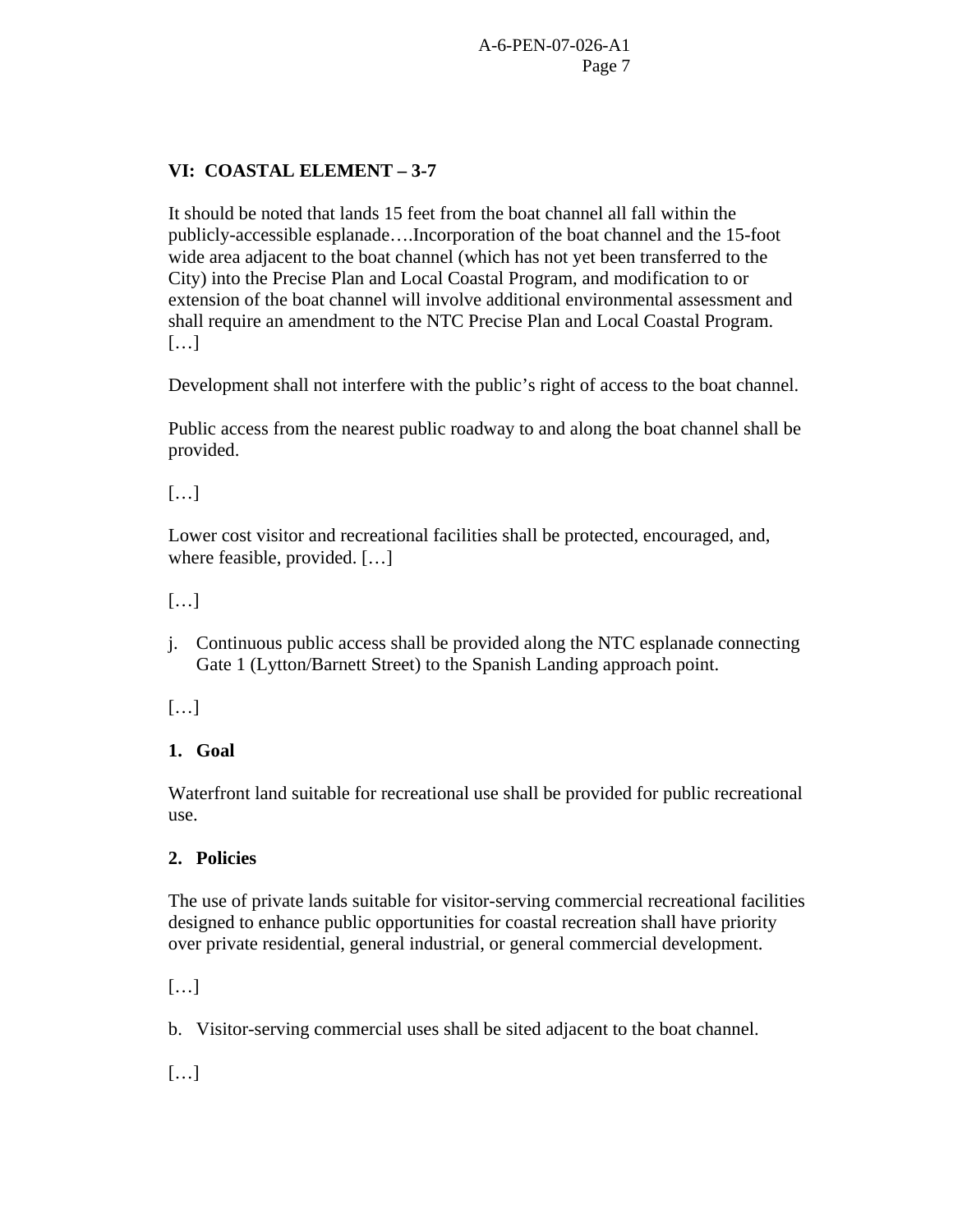e. The public esplanade shall be designed to accommodate a variety of recreational opportunities, e.g., walking and biking, as well as seating, viewing, and picnicking facilities.

The subject site is zoned CR – Commercial Regional in the City's certified Land Development Code, and is located in the Mixed Use area in the certified NTC Precise Plan (LUP). **Section II: LAND USE – 16** in the Precise Plan states:

# **F. MIXED USE AREA**

# **Governing Policies**

There will be three land use precincts within the Mixed Use Area, a civic, arts, and culture precinct (CACP); a commercial precinct; and a golf course precinct. A Historic District overlays all or part of the three precincts, and the public promenade cross two precincts….

Demolition and new construction is anticipated particularly in regard to the creation of new parking opportunities within the Historic District and in eliminating buildings outside the District. Future demolition and/or new construction is allowed within the Mixed Use Area so long as it abides by regulations of the City of San Diego and, should it fall within the Historic District, is subject to review by the Historical Resources Board.

Within the Mixed Use Area, it is expected that 625,000 SF of existing developed space will be adaptively reused for a range of activities and services.

*Priority Uses* within the Mixed Use Area are virtually any office, commercial educational, recreational, or light-industrial use that can tolerate high aircraft noise levels and function in a structure which, due to its age and historic designation, may be improved following the *Naval Training Center Guidelines for the Treatment of Historic Properties*. Desirable uses are office and administration, commercial, forprofit and non-profit institutional, low/no environmental impact research and development, museum, arts and cultural activities, live/work units, restaurants, marine-related uses, and public use areas.

# […]

The subject site is in designated for Commercial Uses. **Section II: LAND USE – 25** in the Precise Plan states:

Uses within the commercial precinct include all those eligible for the CACP, plus forprofit office uses, retail establishments, restaurants, recreational uses and activities, light industrial uses, and special educational uses. […]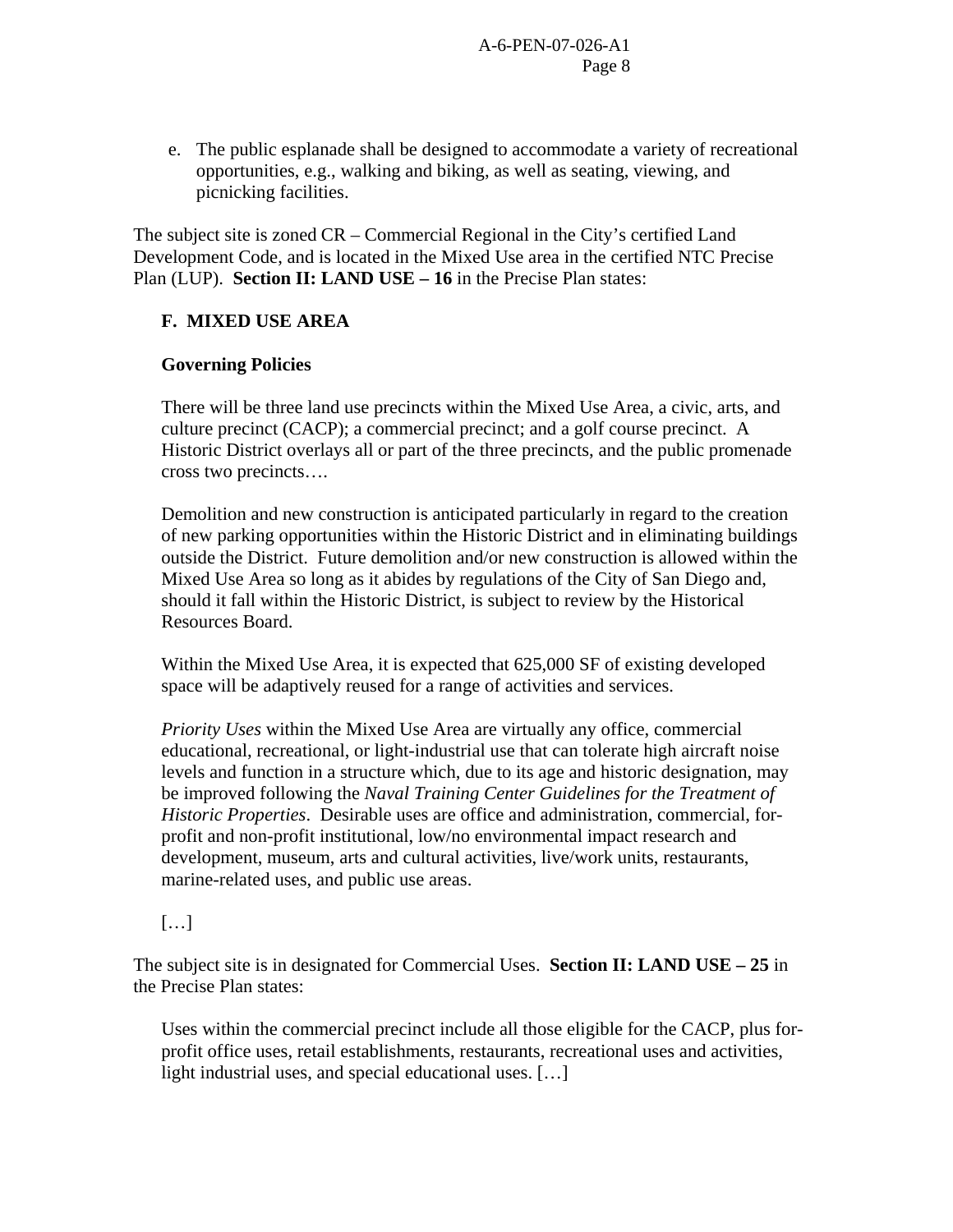## **VI: COASTAL ELEMENT – 9**

### **1. Goal**

New development shall provide opportunities for visual and physical access by the public to the visual, recreational, and other public resources provided by development at NTC.

# **2. Policies**

…The scenic and visual resources of NTC shall be considered and protected as a resource of public importance. Permitted development shall be sited and designated to protect views to scenic areas, to be visually compatible with the character of surrounding areas, and, where feasible, to restore and enhance visual quality in visually degraded areas.

### **Permitted Uses**

With one exception, the subject site is not in any of the special overlays in the Precise Plan, including the Historic District, the Public Promenade Overlay, or the Visitor and Community Emphasis Overlay area. The site *does* fall within the Runway Protection Zone (RPZ) of the San Diego International Airport, and as such, the Precise Plan places some restrictions on permitted uses in the area. Residential and school uses are generally prohibited, while parking, most retail commercial, restaurant, and light industrial uses are permitted. At the time the NTC Precise Plan LCP was being developed in 2000, the San Diego Port District was the airport operator, and the Port District was consulted in developing the land use restrictions and allowances contained in the Precise Plan RPZ regulations.

In 2003, the San Diego Regional Airport Authority was created. The Airport Authority has not reviewed or approved the Precise Plan for consistency with the Airport Land Use Compatibility Plan, and does not consider the Precise Plan when reviewing projects.

The Shoreline Plaza amendment proposed development of a variety of light-industrial, retail and restaurant uses in the existing buildings on the site. At the time the permit was being reviewed first by the City and then by the Commission on appeal, the Airport Authority was involved in review of the project, and submitted comments indicating that it had no objection to the project as being inconsistent with the Airport Land Use Compatibility Plan (ALUCP) (see Exhibit #4). (The Airport Authority did, however, indicate its dissatisfaction with the City's coordination with the Authority).

However, On April 3, 2008, the San Diego Airport Authority, acting as the Airport Land Use Commission (ALUC), determined that only the light-industrial uses that were previously operating on the site when it was under Navy ownership can continue at the project site (see Exhibit #5). The ALUC reviews projects within the Airport Influence Area for conformity with the ALUCP, and is responsible for preserving the operational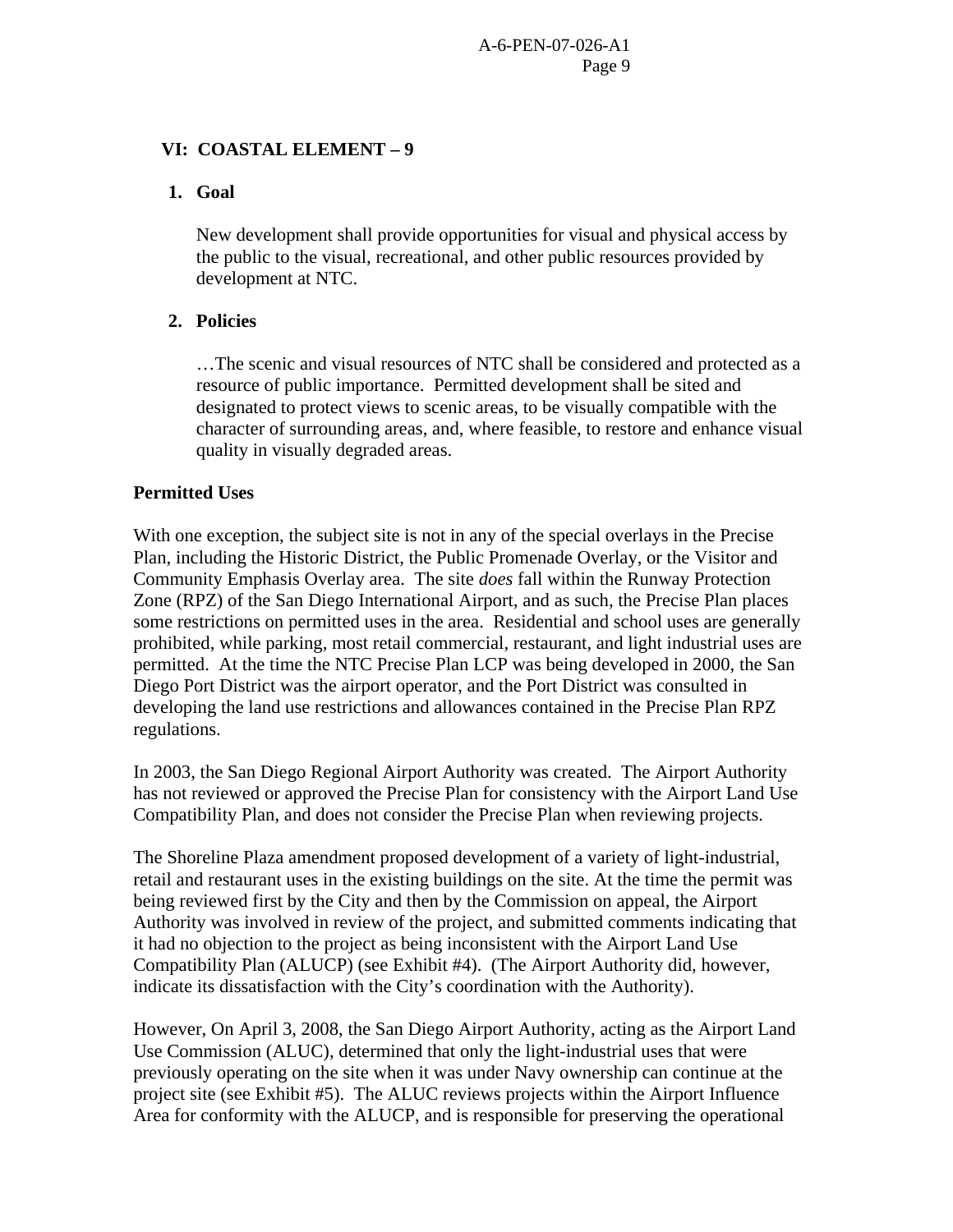capacity of airports and minimizing the public's exposure to excessive noise and safety hazards within the areas around public airports. The ALCUP imposes land use restrictions within the Runway Protection Zone (RPZ) to preclude incompatible development from intruding into areas of significant risk resulting from aircraft takeoff, landing and pattern operations. The staff report approving light industrial uses at the project site quotes an FAA Advisory Circular that describes the land uses prohibited in the RPZ as "residences and places of public assembly. (Churches, schools, hospitals, office buildings, shopping centers, and other uses with similar concentrations of persons typify places of public assembly)." In addition, the proposed project is located within the 80-85 db CNEL noise contours for the San Diego Airport. The ALUCP prohibits offices and public assembly uses within contours greater than 70 cB CNEL. Thus, in its approval, the ALUC permitted only the continuation of the light industrial uses previously on the site, and required the applicant to record a deed restriction against the site limiting use of both buildings to a maximum density of 22 persons.

# **Public Esplanade**

The Commission approved the project with the following condition:

 4. Use Restrictions on Building 34/179. **PRIOR TO THE ISSUANCE OF THE COASTAL DEVELOPMENT PERMIT, the applicant shall** submit to the Executive Director for review and written approval plans for Building 34/179 that demonstrate compliance with the following conditions:

- a. Only visitor-serving uses open and available to the public shall be permitted in the building.
- b. The shoreline-facing side of the building shall be designed in manner visually appealing and attractive to pedestrians through landscape and building design (i.e., it should not simply present a blank "back of the building" appearance).
- c. Activating uses such as retail or food sales oriented towards the boat channel shall be encouraged, but no private encroachments such as seating or merchandise shall be permitted in the public esplanade; however, after completion of the public esplanade, an amendment to this permit may be considered for limited public seating in the esplanade area. The amendment shall be subject to review and approval by the Commission.

This restriction was placed on the building because the applicant was proposing to retain Building 34/179 instead of demolishing it as originally proposed. Building 34/179 is located very close to the boat channel, and the Commission was concerned that retaining the building would require narrowing the required public esplanade alongside the boat channel, reducing its functionality and privatizing the public space.

Although the Precise Plan clearly requires that the public esplanade be located along the boat channel on the subject site, the plan does not specify a minimum width for the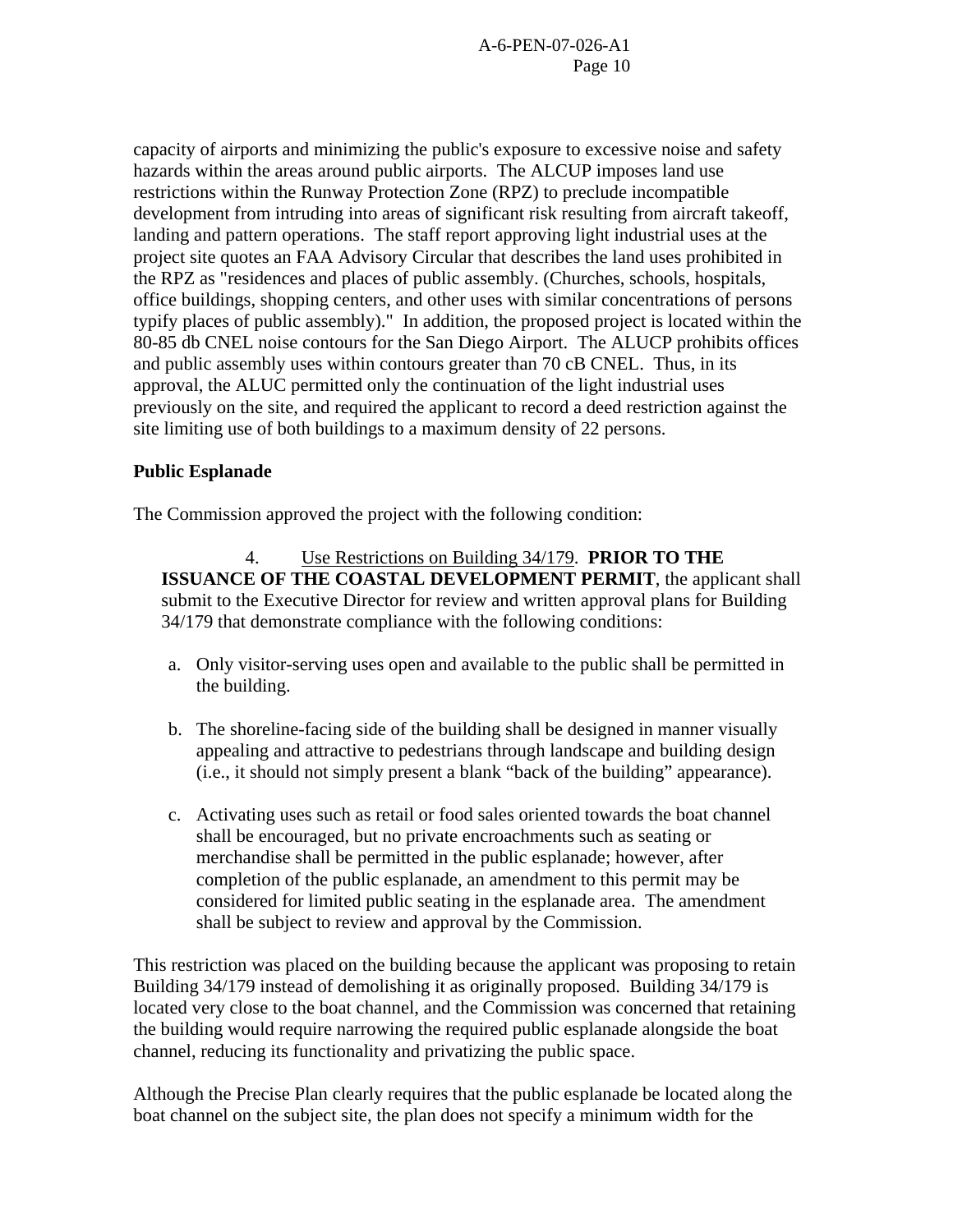esplanade on the subject site, as it does for portions of the esplanade next to the park and some other areas on NTC. Nor does the City's Master Coastal Development Permit specify a minimum width.

The original esplanade as conceptually depicted on the approved plan was a constant 25 feet in width (approximately) along the entire site. The esplanade approved by the Commission on appeal, and since constructed, is 20 feet wide at its narrowest point next to Building 34/179, and 140 feet wide at the landscaped triangle towards the east side of the site. Overall, the esplanade approved with the retention of Building 34/179 is as large or larger than the originally approved concept plan and as such, provides more space for the public to walk along the shoreline.

However, the retention of Building 34/179, because it is so close to the shoreline, does constrain the potential width of the public esplanade. To address the concern that Building 34/179 limits the esplanade to 20 feet at that location, the applicant proposed and the Commission required that a café, restaurant, or other visitor-serving, pedestrianactivating use oriented towards the esplanade be located in the building, to serve as a public recreational amenity that would enhance the pedestrian experience along the esplanade. (It should be noted that Building 358, which is even closer to the esplanade than Building 34/179, has always been proposed to remain. This building is next to an existing dock, and was previously used as a dockmaster's office. It has always been anticipated to be used for boating related uses when the boat channel is eventually granted to the City from the Navy, should recreational use of the boat channel be determined appropriate though the LCP amendment process. The Airport Authority has approved continued use of this building as a dockmaster's office).

Because of the Airport Authority's determination that only light industrial uses can occur in Building 34/179, the applicant has proposed amending the above condition to allow marine-related light industrial uses in the building. As proposed, the amendment would not prohibit visitor-serving uses in the site, in the event that such uses are ever allowed in this location in the future.

The subject amendment presents a very unusual situation. At the time the Commission approved the NTC Precise Plan, it was anticipated that existing buildings at Shoreline Plaza would be reused for low-intensity office or industrial type uses. The City coastal development permit was amended in part because the applicant was proposing to use several of the buildings for higher intensity visitor-serving uses such as retail and restaurant, as well as some light-industrial uses, and additional parking was required as a result of this intensification. In order to accommodate the additional parking, the larger Building 186 was demolished, and the smaller Building 34/179 was retained. Had it been known that the Airport would prohibit visitor-serving uses in Building 34/179, it is likely that the amendment would never have been pursued, and the buildings retained and demolished as originally proposed.

Coastal-related uses are one of the higher priority uses under the Coastal Act, and the LUP prioritizes marine-related uses. If visitor-serving uses cannot be located at Building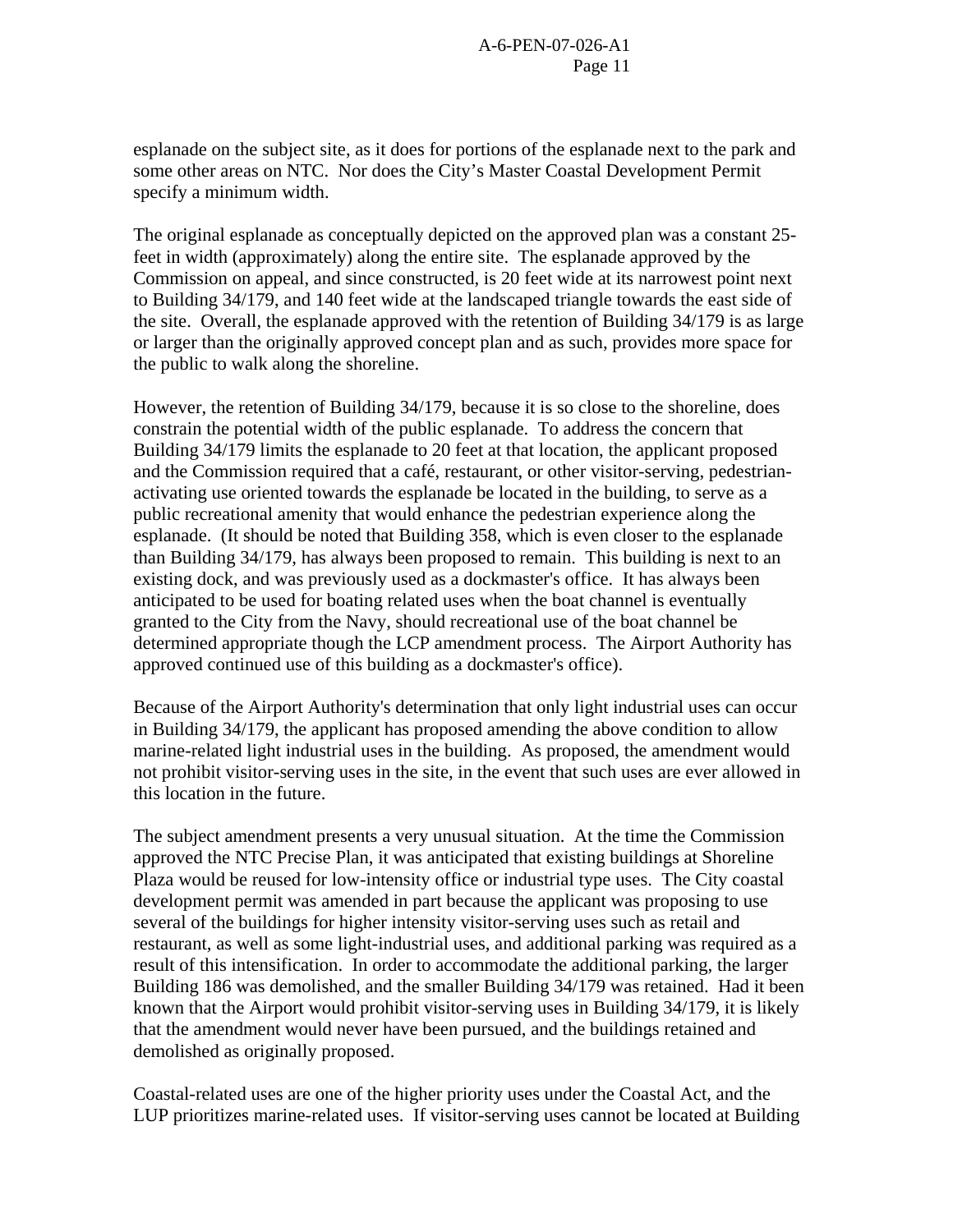34/179, then marine-related uses, and uses that support recreational boating would be the best alternative use. In allowing the building to remain, the Commission previously determined that the physical location of the building would not actually *block* the esplanade or render it unusable; the concern was that it would lessen the attractiveness of the esplanade to the general public. However, now that the esplanade has now been constructed, it is possible to evaluate the impact of Building 34/179 in the context of the entire shoreline access along the site. The building does encroach visually onto the esplanade, in the sense that it, and the nearby boathouse, limit long-range views of the esplanade from portions of the path. However, as designed, the esplanade is meandering, with varying widths and frequent diversions around landscaping islands. The building does not represent a serious visual disruption in the flow of the esplanade or create the sense that the esplanade does not continue past or along the building. Indeed, although the esplanade along Shoreline Plaza does not yet link up with the main esplanade alongside the boat channel (currently under construction), the Shoreline Plaza esplanade is well used by the public. As a marine-related industrial business, the esplanade-facing side of Building 34/179 is no longer proposed to have direct access from that side of the structure. But the building has been designed with landscaping, signage, and architectural features consistent with the requirement that it not present a blank "back of the building" appearance.

The narrowing of the esplanade represented by the retention of Building 34/179 is not ideal, and marine-related industrial uses are not the best use adjacent to a public esplanade. The Commission encourages the applicant and the Airport Authority to continue exploring the development of some level of visitor-serving uses in this location, consistent with public safety mandates. Were any additional structure to be located so close to the esplanade in the future, it probably would impact the flow of public access, but as proposed, Building 34/179 will not result in a significant adverse impact to public access and recreation, even in the absence of the offsetting benefits of a visitor-serving use in the building.

Therefore, Special Condition #4a is revised as follows:

a. Only visitor-serving uses open and available to the public, marine-related industrial or marine-related commercial uses shall be permitted in the building.

The condition would allow both marine-related industrial and marine-related commercial uses on the site, since all marine-related uses are high priority uses. Again, this amendment does not preclude visitor-serving uses in the building should the Airport Authority decide such a use is consistent with their mandate at some point in the future; it simply offers the applicant the option of utilizing marine related uses.

As conditioned, no impacts to public access, recreation, or visual quality will result from the amendment, consistent with the above-cited LCP and Chapter 3 policies of the Coastal Act.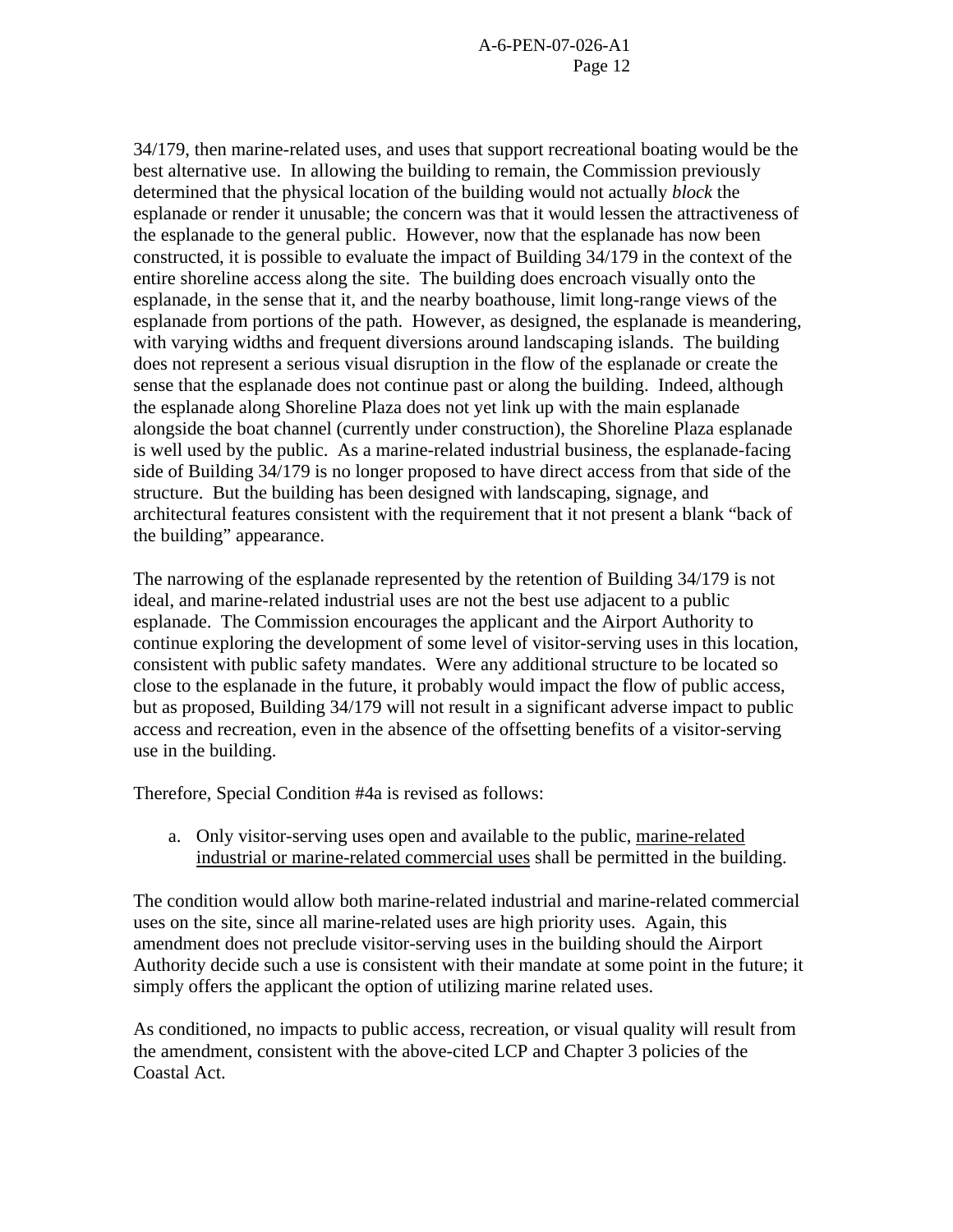3. Local Coastal Planning. The City of San Diego has a certified LCP for the NTC area. As discussed above, the project is consistent with the Commercial and Mixed Use land use designations in the Precise Plan. As conditioned, the development is consistent with all applicable provisions of the certified LCP as well as with the public access policies of Chapter 3 of the Coastal Act. The Commission, therefore, finds that approval of the proposed development, as conditioned, will not prejudice the ability of the City of San Diego to continue to implement its certified Local Coastal Program.

 4. Consistency with the California Environmental Quality Act (CEQA). The City of San Diego is the lead agency for CEQA purposes and the Commission is a responsible agency. The City of San Diego approved a supplemental EIR for the proposed project. Section 13096 of the Commission's administrative regulations requires Commission approval of a coastal development permit or amendment to be supported by a finding showing the permit or permit amendment, to be consistent with any applicable requirements of the California Environmental Quality Act (CEQA). Section 21080.5(d)(2)(A) of CEQA prohibits a proposed development from being approved if there are feasible alternatives or feasible mitigation measures available which would substantially lessen any significant adverse effect which the activity may have on the environment.

The proposed project has been conditioned to be found consistent with the public access, recreation, and visual protection policies of the NTC Precise Plan and the public access policies of the Coastal Act. Mitigation measures will minimize all adverse environmental impacts. As conditioned, there are no feasible alternatives or feasible mitigation measures available which would substantially lessen any significant adverse impact which the activity may have on the environment. Therefore, the Commission finds that the proposed project, as conditioned to mitigate the identified impacts, is the least environmentally damaging feasible alternative and is consistent with the requirements of CEQA.

<sup>(</sup>G:\San Diego\Reports\Amendments\2000s\A-6-PEN-07-026-A1 NTC Shoreline Plaza stfrpt.doc)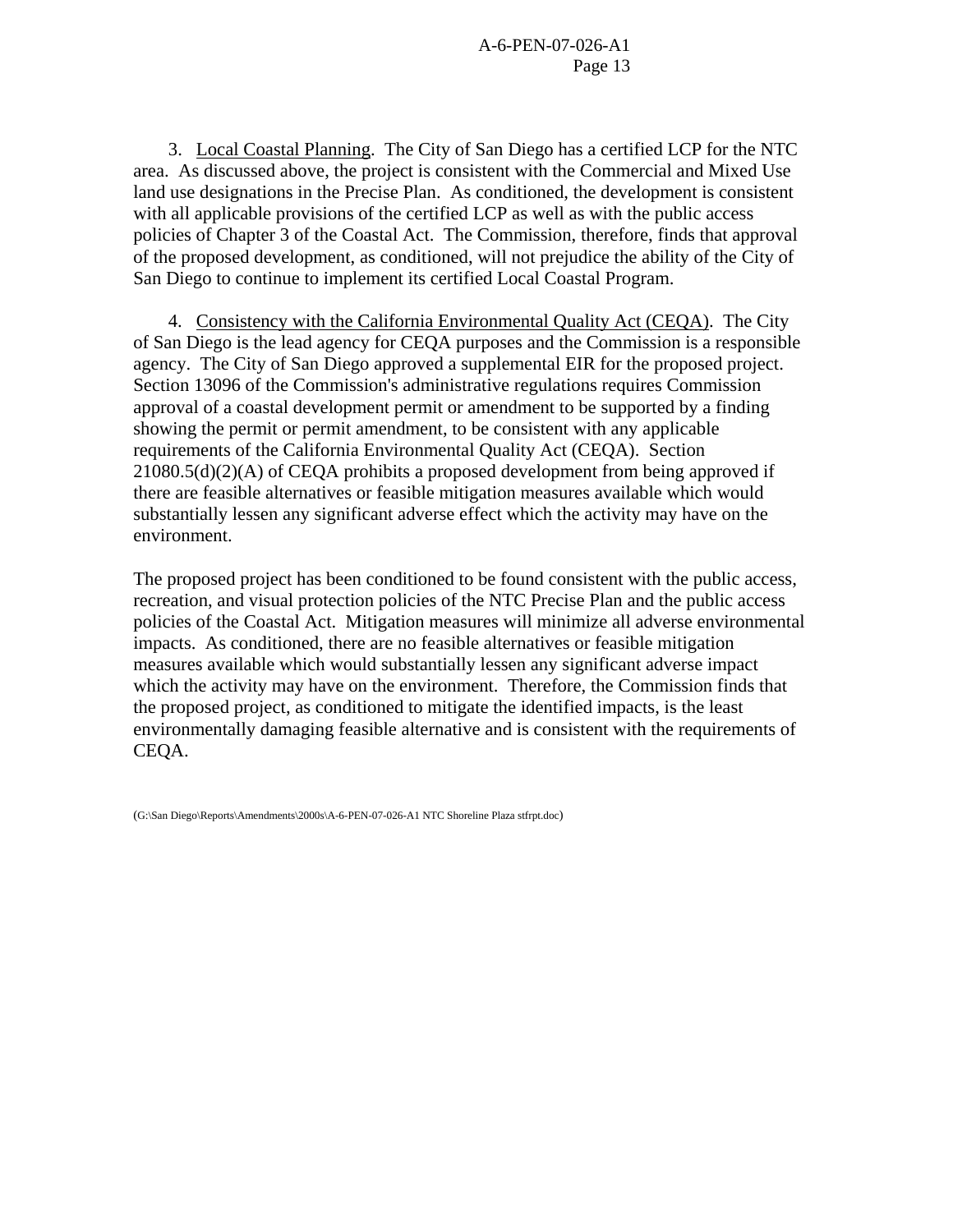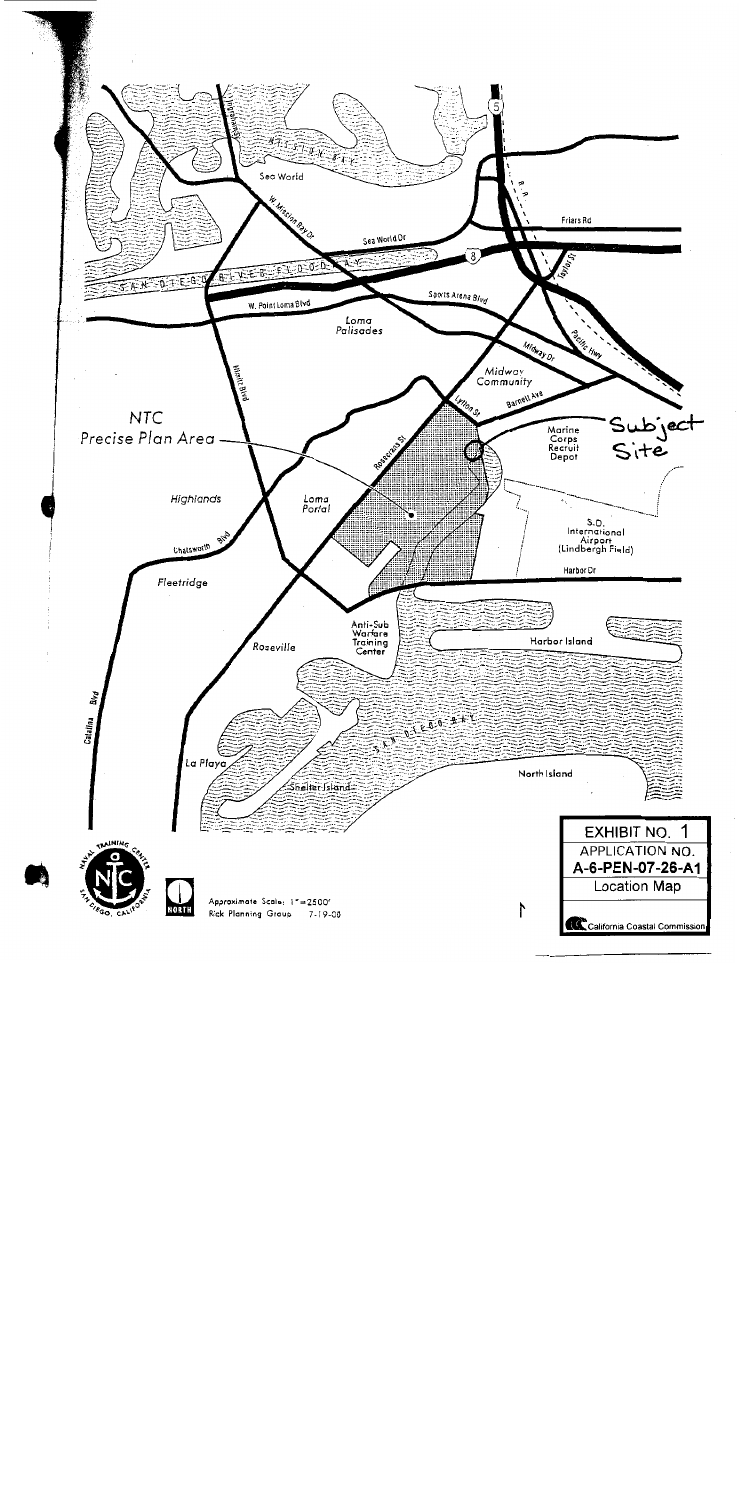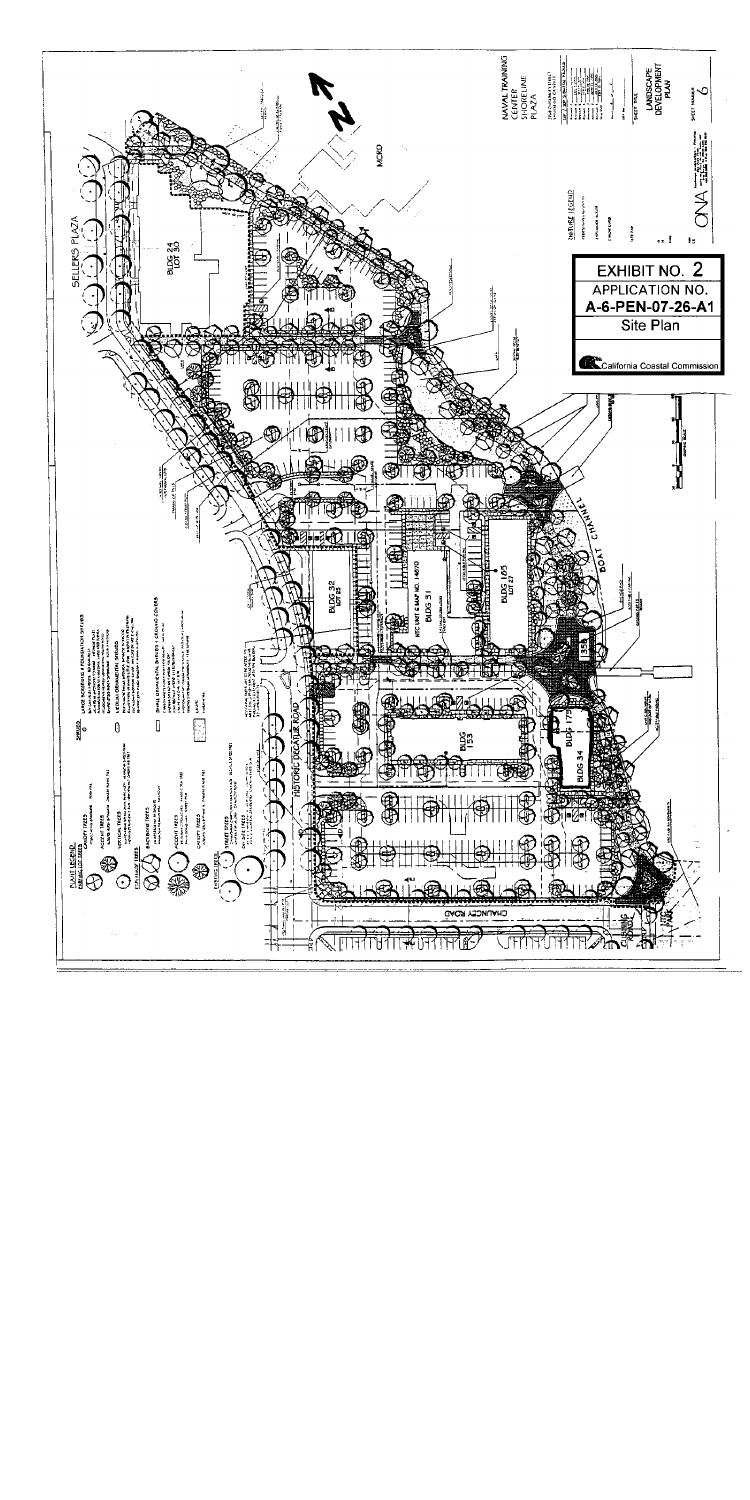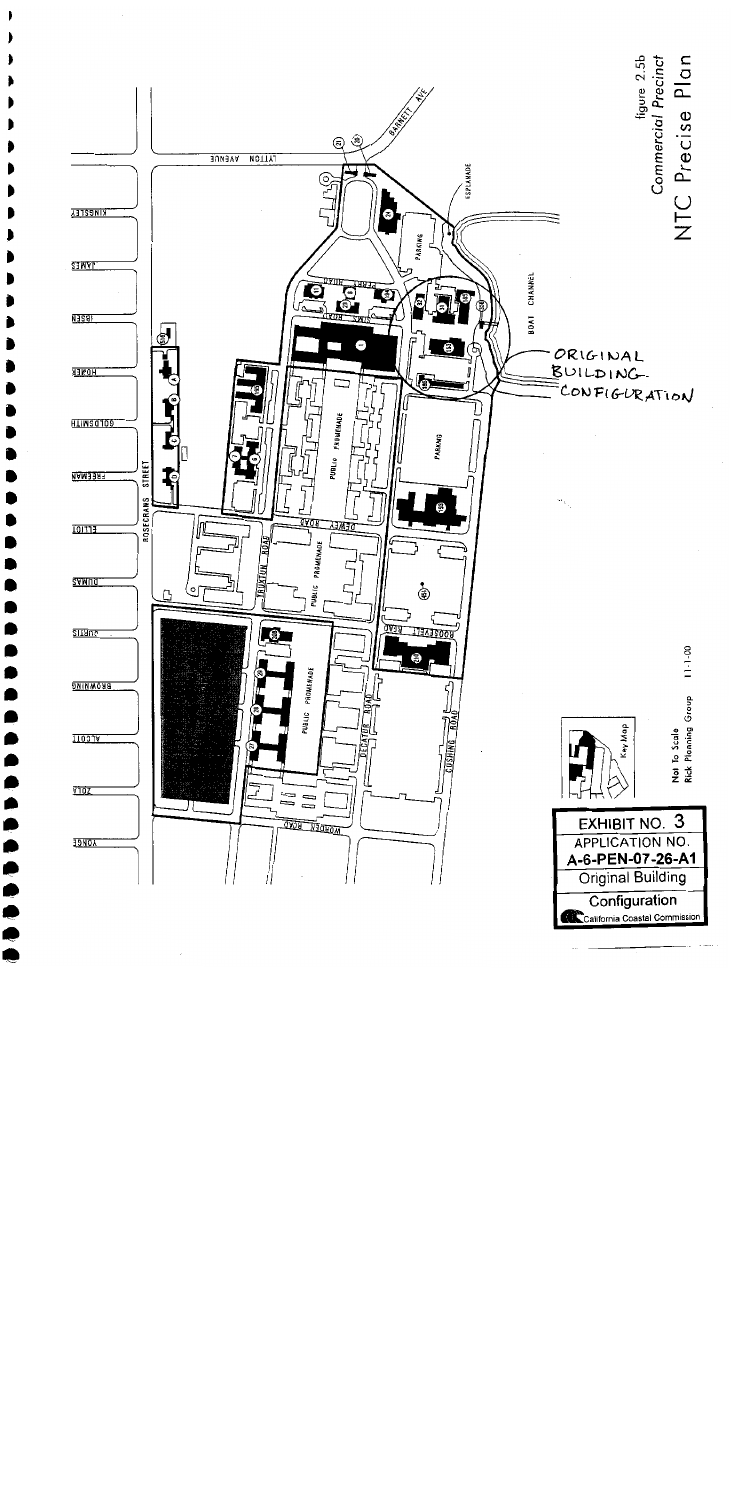01/30/2007 10:27 619-533-4045

CITY CLERK GENERAL COUNSEL

01/29/2007 16:14 5134002428



### SAN DIEGO COUNTY REGIONAL AIRPORT AUTHORITY

P.O. BOX 82776, SAN DIEGO, CA 92138-2776 610.400.2400 WWW.SAN.ORG

January 29, 2007

City of San Diego City Clerk's Office 202 C Street-2<sup>nd</sup> Floor San Diego, CA 92101-3864

Withdrawal of San Diego County Regional Airport Authority's Appeal Re: of Planning Commission's Action at the December 7, 2006 Meeting Project No. 80411; Project Name: NTC Shoreline Plaza

To Whom it May Concern:

Please be advised that this letter shall serve as an official withdrawal of the San Dlego County Regional Airport Authority's ("Airport Authority") appeal to the above entitled project.

Although the Airport Authority has withdrawn its appeal, I believe it is important to provide the following information for your consideration. As you know, the Airport Authority does not object to the project as being inconsistent with the Airport Land Use Compatibility Plan ("ALUCP") for San Diego International Airport ("SDIA"). However, the Airport Authority does object to the City's continued refusal to coordinate its planning and approval process for projects within the Runway Protection Zone ("RPZ") of SDIA with the Airport operator as required in the NTC Precise Plan.

The Airport Authority is very interested in working cooperatively with the City of San Diego in the future regarding projects located In the Airport Influence Area ("AIA") of SDIA. It is of great importance to the Airport Authority and the public it serves to protect the health, safety and welfare of individuals on the ground and those who fly in and out of SDIA. One of the keys to accomplishing this goal is preservation and protection of the RPZ which is vital to the continued safe operation of the SDIA. This can be accomplished through open communication between the City and the Alrport Authority regarding projects planned in the RPZ of SDIA. Specifically, a simple sharing of information between the parties will benefit the City, the Airport Authority, citizers of



SAN DIEGO **INTERNATIONAL** AIRPORT



PAGE 03/84

 $1/30/07$  PAGE 82/83

 $i$ tem 332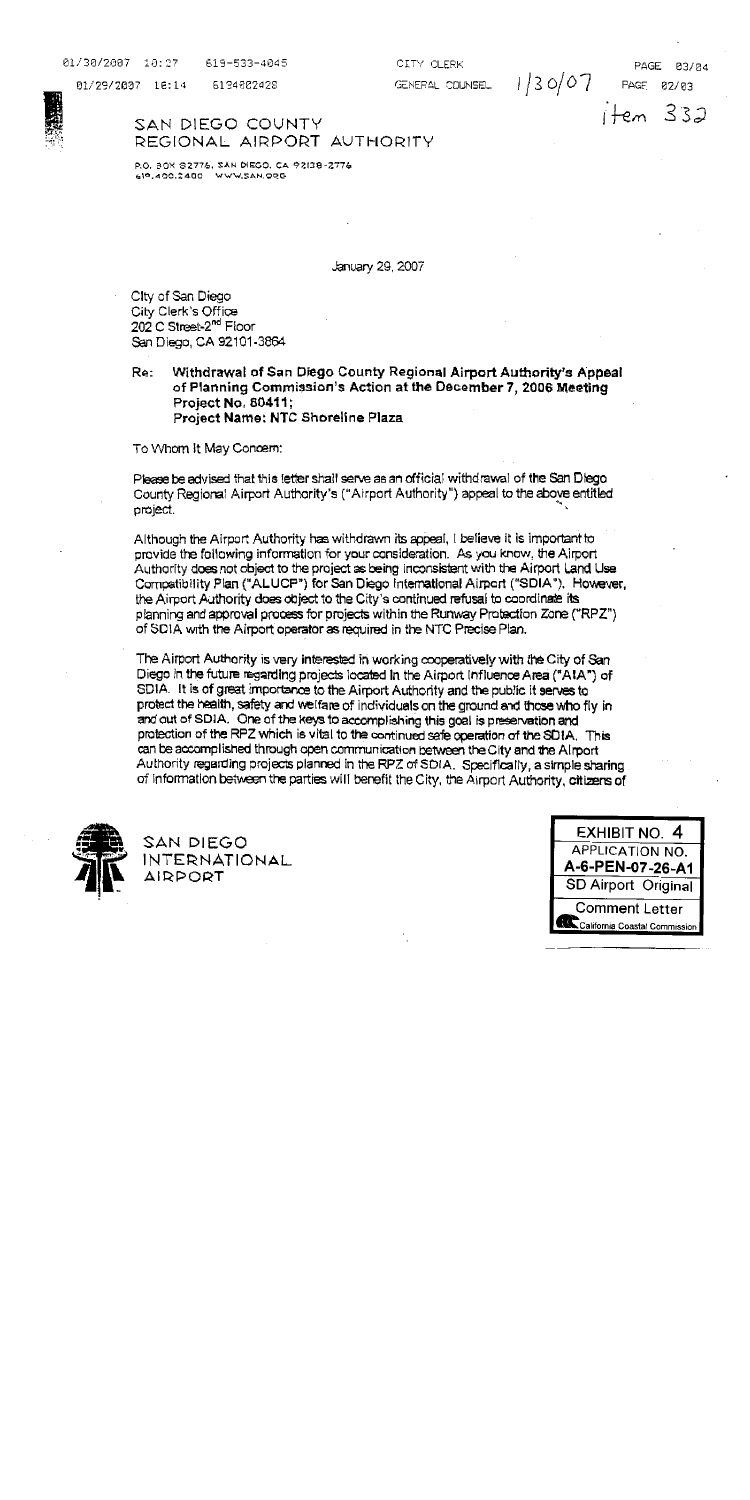01/30/2007 10:27 619-533-4045

01/29/2007 18:14 5194002428 CITY CLERK

GENERAL COUNSEL

PAGE 04/04

÷

January 29, 2007 Withdrawal of Appeal: NTC Shoreline Plaza Page 2 of 2

San Diego and the traveling public. The Alrport Authority is confident that this can be accomplished and looks forward to working cooperatively in the future with the City regarding future projects located in the AIA of SDIA.

Sincerely,

Amy Gonzalez Senior Assistant General Counsel San Diego County Regional Airport Authority

Tony Young, Member San Diego City Council cc: Alan D. Bersin, Chair San Diego County Regional Airport Authority San Diego County Regional Airport Authority Board Members Thella F. Bowens, President/CEO San Diego County Regional Airport Authority Breton K. Lobner, General Counsel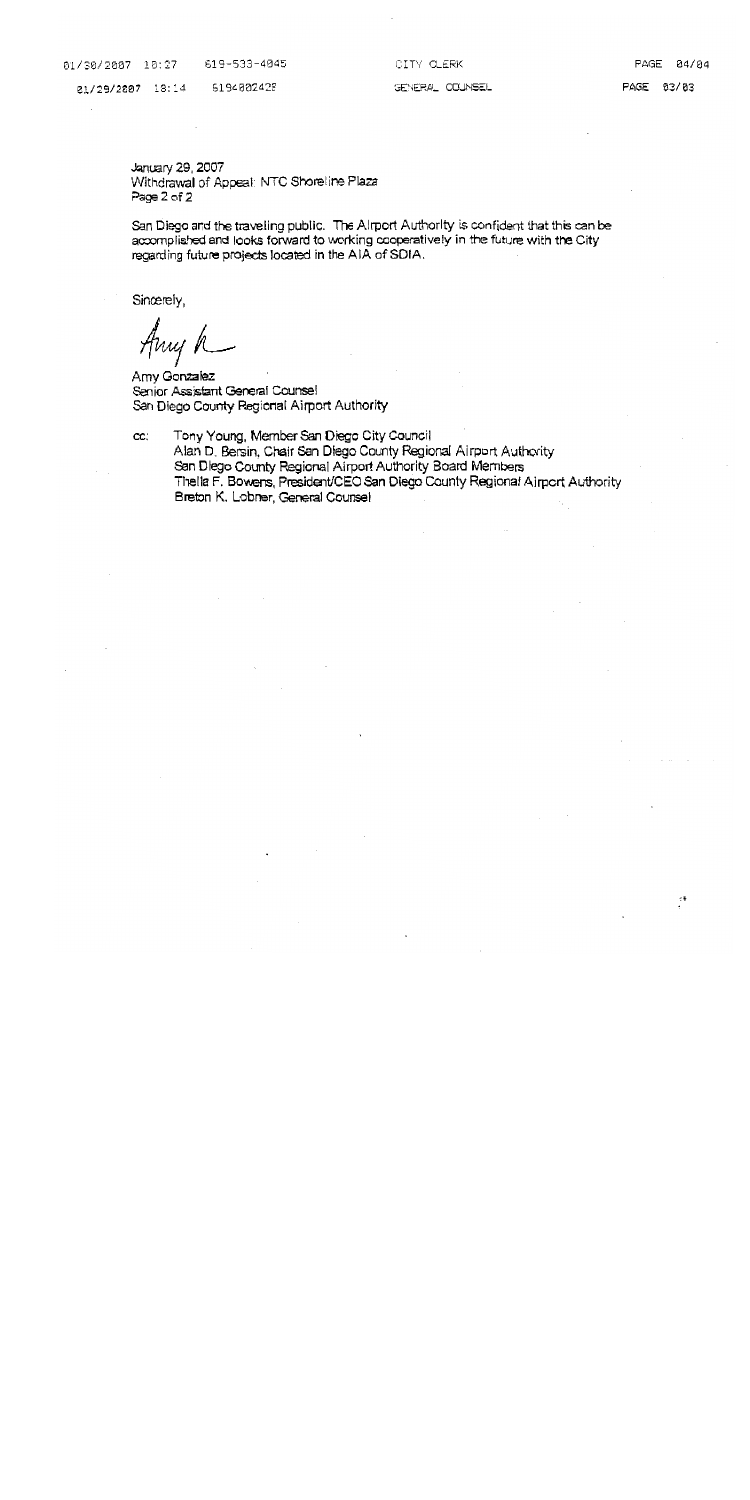# SAN DIEGO COUNTY REGIONAL AIRPORT AUTHORITY

P.O. BOX 82776, SAN DIEGO, CA 92138-2776 619.400.2400 WWW.SAN.ORG

May 19, 2008

City of San Diego Mr. Peter Lynch Development Services Dept. 1222 First Avenue, MS 501 San Diego, CA 92101-4154

Re: San Diego County Regional Airport Authority, Airport Land Use Commission Consistency Determination - 2837 Historic Decatur Road, Buildings 34 & 179, City of San Diego; Development of 4 light industrial use in existing buildings; APN# 450-842-23; San Diego International Airport Land Use Compatibility Plan - LIN-08-010; Resolution No. 2008-0015 ALUC

Dear Mr. Lynch:

This letter is to notify the City of San Diego ("City") of the April 3, 2008, consistency determination that was made by the San Diego County Regional Airport Authority ("Authority" or "SDCRAA"), acting in its capacity as the San Diego County Airport Land Use Commission ("ALUC"), for the referenced project. The ALUC has determined that the proposed project is conditionally consistent with the San Diego International Airport ("SDIA") Airport Land Use Compatibility Plan ("ALUCP"). A copy of Resolution 2008-0015 ALUC, approved by the ALUC on April 3, 2008, and memorializing the consistency determination, is enclosed for your information.

The ALUC's determination that the 2837 Historic Decatur Road, Buildings 34 & 179 project is conditionally consistent with the SDIA ALUCP was made consistent with the ALUC Policies and the State Aeronautics Act provisions (Cal. Pub. Util. Code §21670-21679.5), and was based on numerous facts and findings. including those summarized below:

- (1) The proposed project involves the interior tenant improvement of two attached, existing buildings to resume a prior light industrial use.
- (2) The proposed project is located within the 80-85 dB CNEL noise contours for SDIA. The SDIA ALUCP does not specify the compatibility of new commercial or industrial uses within any noise contours, but does specifically prohibit offices and public assembly uses. Therefore, the proposed project must be considered conditionally compatible, subject to the light industrial use not containing any incompatible uses such as offices or public assembly uses.
- (3) The proposed project is located within the City of San Diego Airport Approach Overlay Zone (AAOZ). However, the proposed project does not make exterior changes to the existing structure.



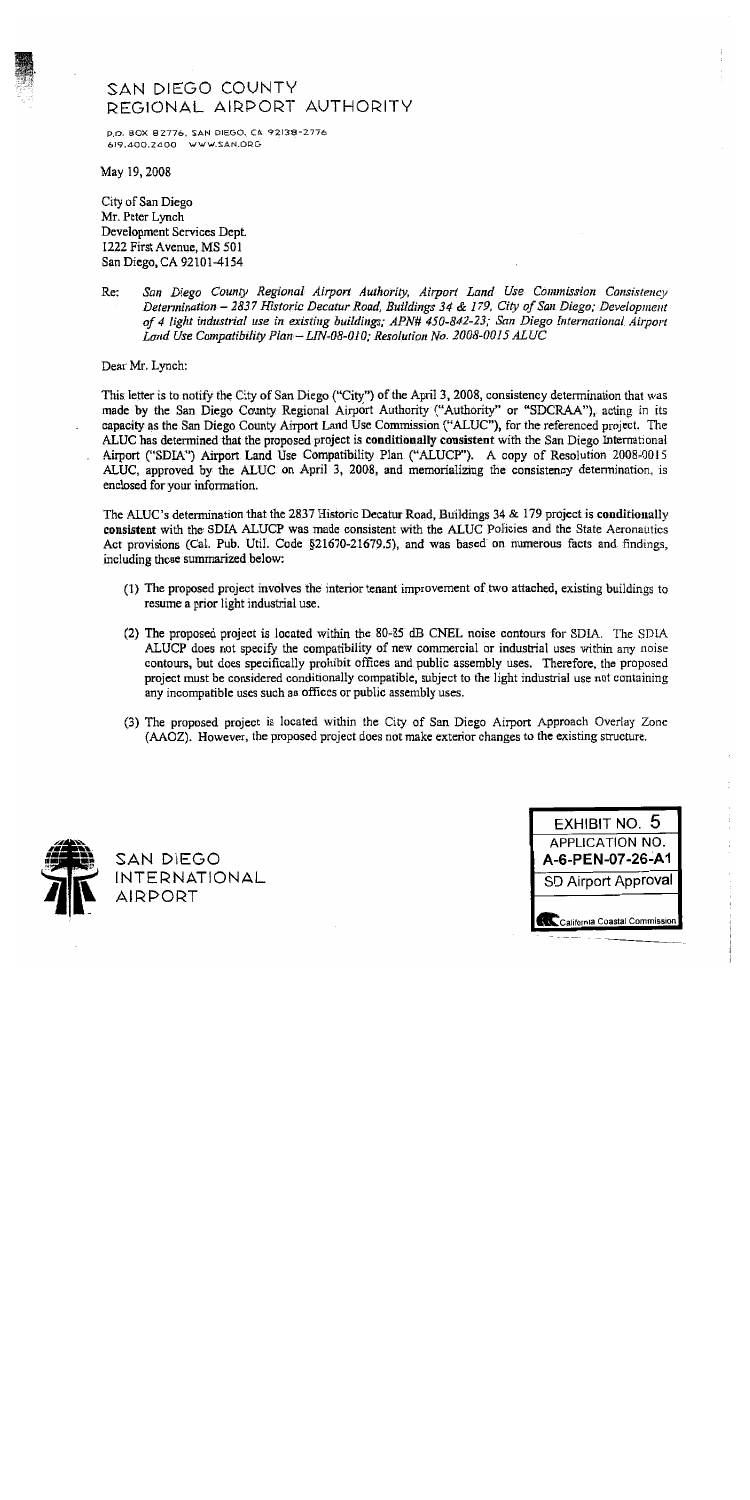Mr. Peter Lynch Page 2

- (4) The proposed project is located within the Runway Protection Zone (RPZ) for SDIA. Based on federal and state regulatory guidance documents, the intensity of the land use within the RPZ should be limited. Therefore, as a condition of project approval, a deed restriction with a limitation of occupancy for both buildings to a maximum of 22 persons must be recorded for the property with the County Recorder and a copy filed with the airport operator. In addition, evidence of posted notice to building occupants that the buildings are located within the RPZ must be provided to the airport operator.
- (5) Therefore, if the proposed project contains the above-required conditions, the proposed project would be consistent with the adopted SDIA ALUCP.
- (6) This Board action is not a "project" as defined by the California Environmental Quality Act (CEOA) Pub. Res. Code Section 21065; and is not a "development" as defined by the California Coastal Act Pub. Res. Code Section 30106.

Please contact Ms. Sandi Sawa at (619) 400-2464 if you have any questions regarding the issues addressed in this letter.

Very truly yours.

Pri*matine* 

Fhella F. Bowens President/CEO

TFB/SS/arw

Enclosures: Resolution 2008-0015 ALUC

Amy Gonzalez, SDCRAA - General Counsel cc: Mary Frederick, Caltrans - Division of Aeronautics Tait Galloway, City of San Diego, Planning & Community Investment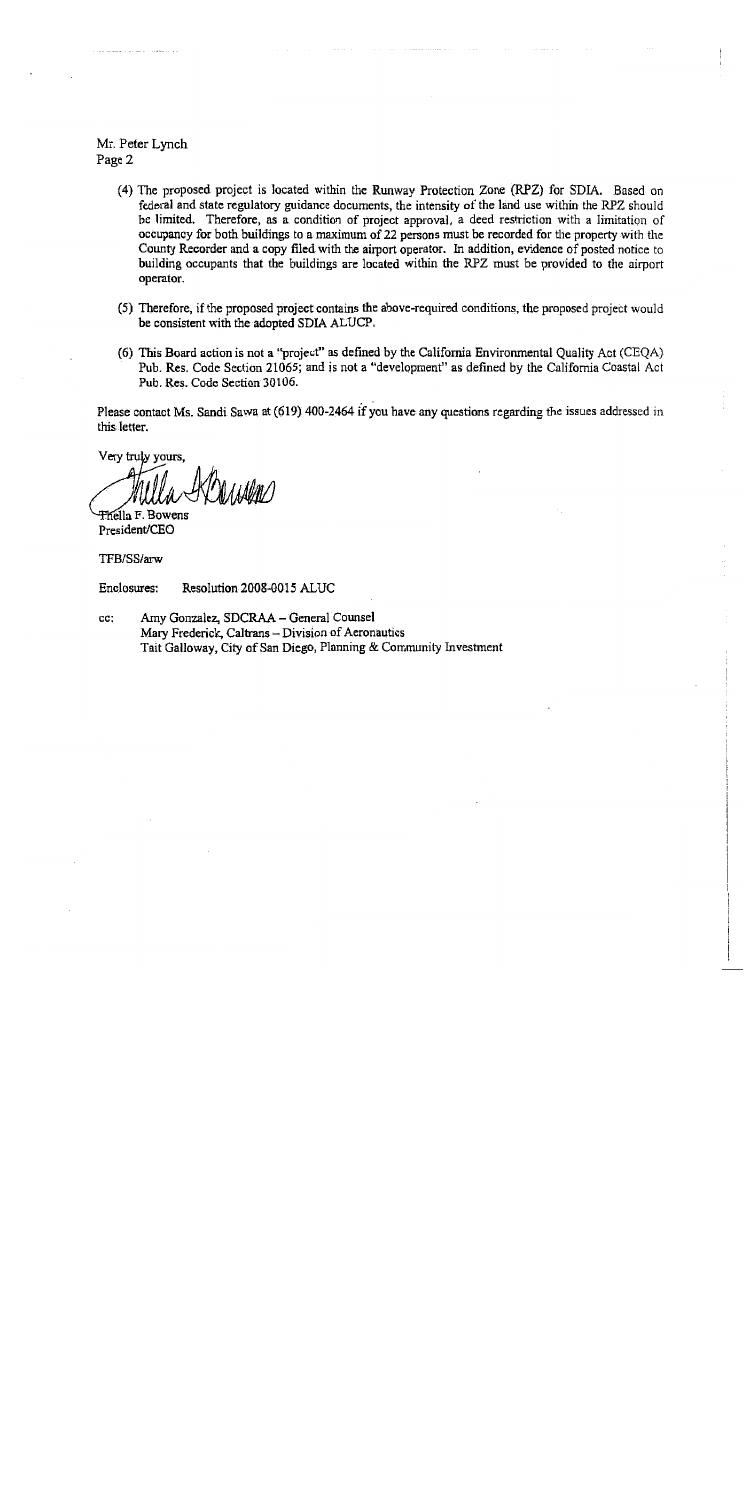#### RESOLUTION NO. 2008-0015 ALUC

A RESOLUTION OF THE BOARD OF THE SAN DIEGO COUNTY REGIONAL AIRPORT AUTHORITY MAKING A DETERMINATION THAT THE PROPOSED PROJECT: **BUILDINGS** 179. LIBERTY **STATION** 34 & DEVELOPMENT OF A LIGHT INDUSTRIAL USE IN EXISTING BUILDINGS. 2837 HISTORIC DECATUR ROAD, CITY OF SAN DIEGO, IS CONDITIONALLY CONSISTENT WITH THE ADOPTED SAN DIEGO INTERNATIONAL AIRPORT (SDIA) AIRPORT LAND USE COMPATIBILITY PLAN (ALUCP).

WHEREAS, the San Diego County Regional Airport Authority, acting in its capacity as the Airport Land Use Commission (ALUC) for San Diego County, was requested by the City of San Diego to determine the consistency of a proposed project: Liberty Station Buildings 34 & 179, Development of a Light Industrial Use in Existing Buildings, 2837 Historic Decatur Road, City of San Diego, located within the Airport Influence Area (AIA) and the City of San Diego Airport Approach Overlay Zone (AAOZ) for the San Diego International Airport (SDIA) Airport Land Use Compatibility Plan (ALUCP), originally adopted in February 1992 and amended in April 1994 and October 2004; and

WHEREAS, the site plans for the proposed project indicate that it would involve the interior renovation of two attached, existing buildings to resume a prior light industrial use; and

WHEREAS, the proposed project would be located within the 80-85 decibel (dB) Community Noise Equivalent Level (CNEL) noise contours of the SDIA ALUCP, which does not specify the compatibility of any commercial or industrial uses within that contour, but does specifically prohibit office and public assembly uses within noise contours of 70 dB CNEL or greater; and

WHEREAS, the proposed project is located within the AAOZ but will not involve any exterior construction which would affect the height of the existing building; and

WHEREAS, the proposed project is located within the Runway Protection Zone (RPZ) for the SDIA; and

WHEREAS, this Airport Authority has considered the information provided by staff, including information in the staff report and other relevant material regarding the proposed project; and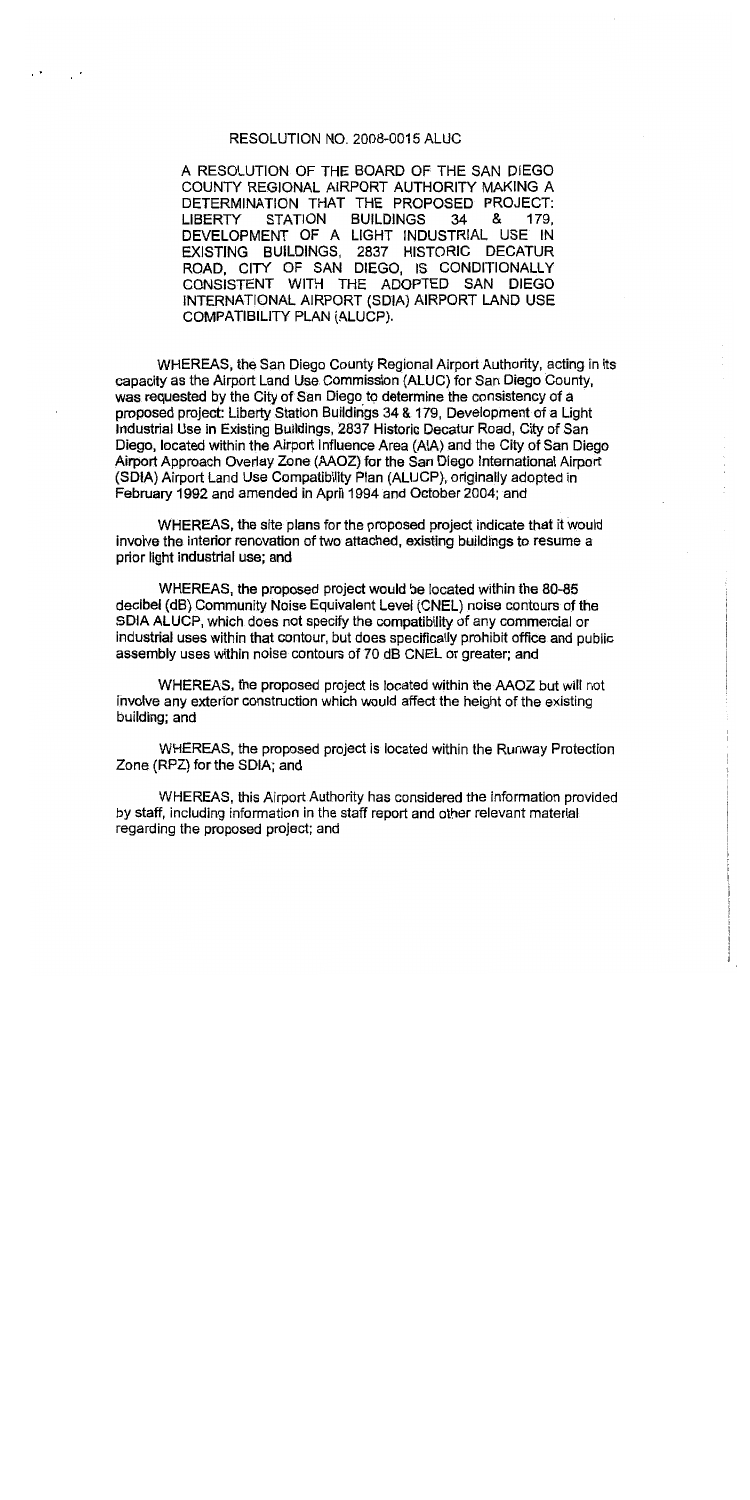Resolution No. 2008-0015 ALUC Page 2 of 3

**Channel** 

WHEREAS, the Board has provided an opportunity for the City of San Diego and interested members of the public to present information regarding this matter:

NOW THEREFORE BE IT RESOLVED, that the Board, serving as the ALUC for San Diego County, pursuant to Section 21670.3 of the Public Utilities Code, determines that the proposed project: Liberty Station Buildings 34 & 179. Development of a Light Industrial Use in Existing Buildings, 2837 Historic Decatur Road, City of San Diego, is conditionally consistent with the adopted San Diego International Airport (SDIA) Airport Land Use Compatibility Plan (ALUCP), which was originally adopted in February 1992 and amended in April 1994 and October 2004, based upon the following facts and findings:

- (1) The proposed project involves the interior tenant improvement of two attached, existing buildings to resume a prior light industrial use.
- (2) The proposed project is located within the 80-85 dB CNEL noise contours for SDIA. The SDIA ALUCP does not specify the compatibility of new commercial or industrial uses within any noise contours, but does specifically prohibit offices and public assembly uses. Therefore, the proposed project must be considered conditionally compatible, subject to the light industrial use not containing any incompatible uses such as offices or public assembly uses.
- (3) The proposed project is located within the City of San Diego AAOZ. However, the proposed project does not make exterior changes to the existing structure.
- (4) The proposed project is located within the RPZ for SDIA. Based on federal and state regulatory guidance documents, the intensity of the land use within the RPZ should be limited. Therefore, as a condition of project approval, a deed restriction with a limitation of occupancy for both buildings to a maximum of 22 persons must be recorded for the property with the County Recorder and a copy filed with the airport operator. In addition, evidence of posted notice to building occupants that the buildings are located within the RPZ must be provided to the airport operator.
- (5) Therefore, if the proposed project contains the above-required conditions, the proposed project would be consistent with the adopted SDIA ALUCP.